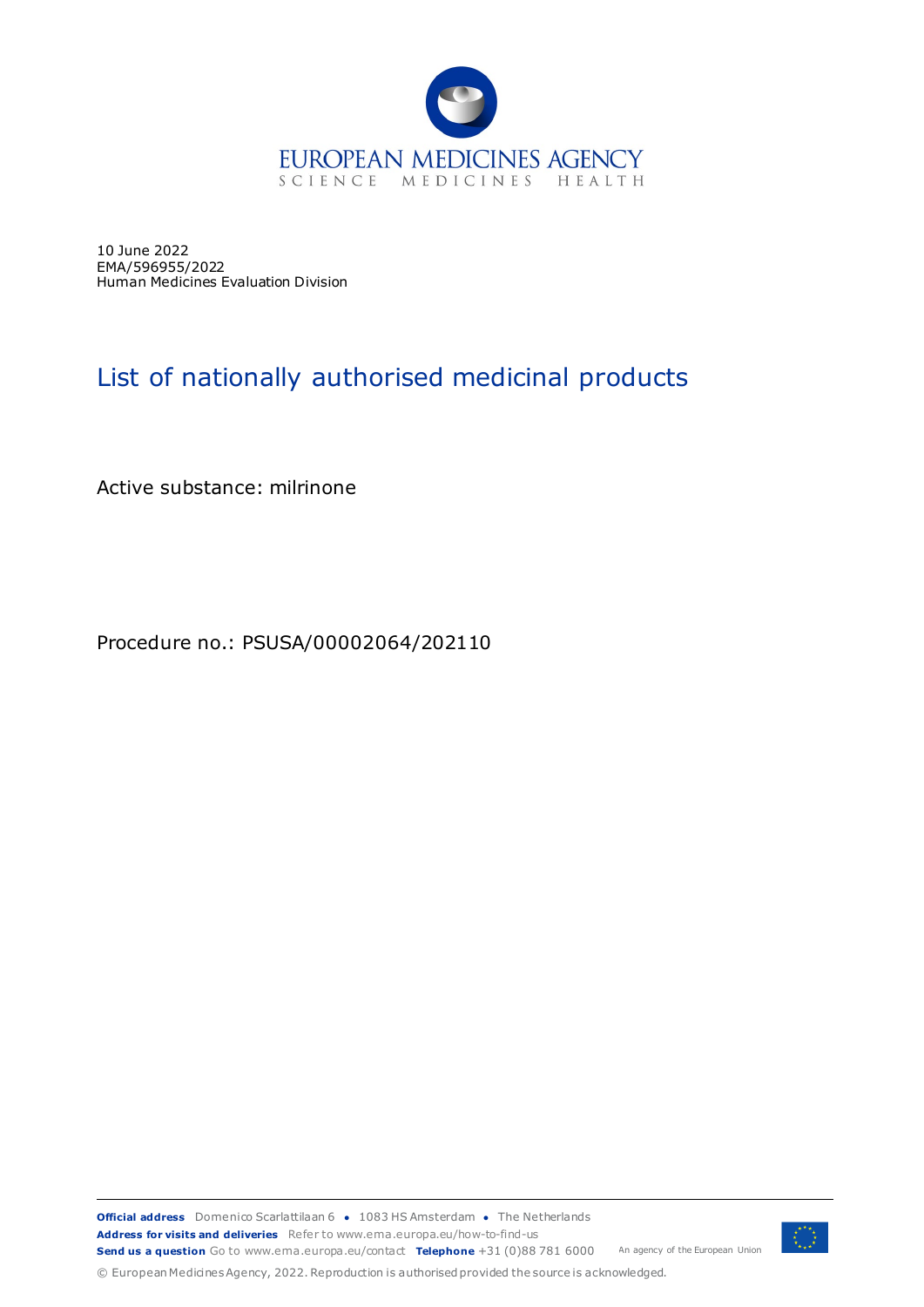| <b>Product Name (in</b><br>authorisation country)     | MRP/DCP<br><b>Authorisation number</b> | <b>National Authorisation Number</b> | MAH of product in the<br>member state | <b>Member State where</b><br>product is authorised |
|-------------------------------------------------------|----------------------------------------|--------------------------------------|---------------------------------------|----------------------------------------------------|
| COROTROPE inj 1 mg/1<br>ml injekčný roztok            | not available                          | 83/0222/00-S                         | SANOFI-AVENTIS GROUPE                 | <b>SK</b>                                          |
| COROTROPE inj 1 mg/1<br>ml injekčný roztok            | not available                          | 83/0222/00-S                         | SANOFI-AVENTIS GROUPE                 | <b>SK</b>                                          |
| COROTROPE inj 1 mg/1<br>ml injekčný roztok            | not available                          | 83/0222/00-S                         | SANOFI-AVENTIS GROUPE                 | <b>SK</b>                                          |
| Corotrop 10 mg/10 ml<br>Injektionslösung              | not available                          | 16959.00.00                          | SANOFI-AVENTIS<br>DEUTSCHLAND GMBH    | <b>DE</b>                                          |
| Corotrop 10 mg/10 ml<br>Injektionslösung              | not available                          | 16959.00.00                          | SANOFI-AVENTIS<br>DEUTSCHLAND GMBH    | <b>DE</b>                                          |
| Corotrop 10 mg/10 ml<br>Injektionslösung              | not available                          | 16959.00.00                          | SANOFI-AVENTIS<br>DEUTSCHLAND GMBH    | <b>DE</b>                                          |
| COROTROPE 10 MG/10<br>ML, SOLUTION<br>INJECTABLE (IV) | not available                          | 556 022-9                            | SANOFI-AVENTIS FRANCE                 | <b>FR</b>                                          |
| COROTROPE 10 mg/10<br>ml, solution injectable IV      | not available                          | 564 615-5                            | SANOFI-AVENTIS FRANCE                 | <b>FR</b>                                          |
| COROTROPE 10 mg/10<br>ml, solution injectable IV      | not available                          | 564 614-9                            | SANOFI-AVENTIS FRANCE                 | <b>FR</b>                                          |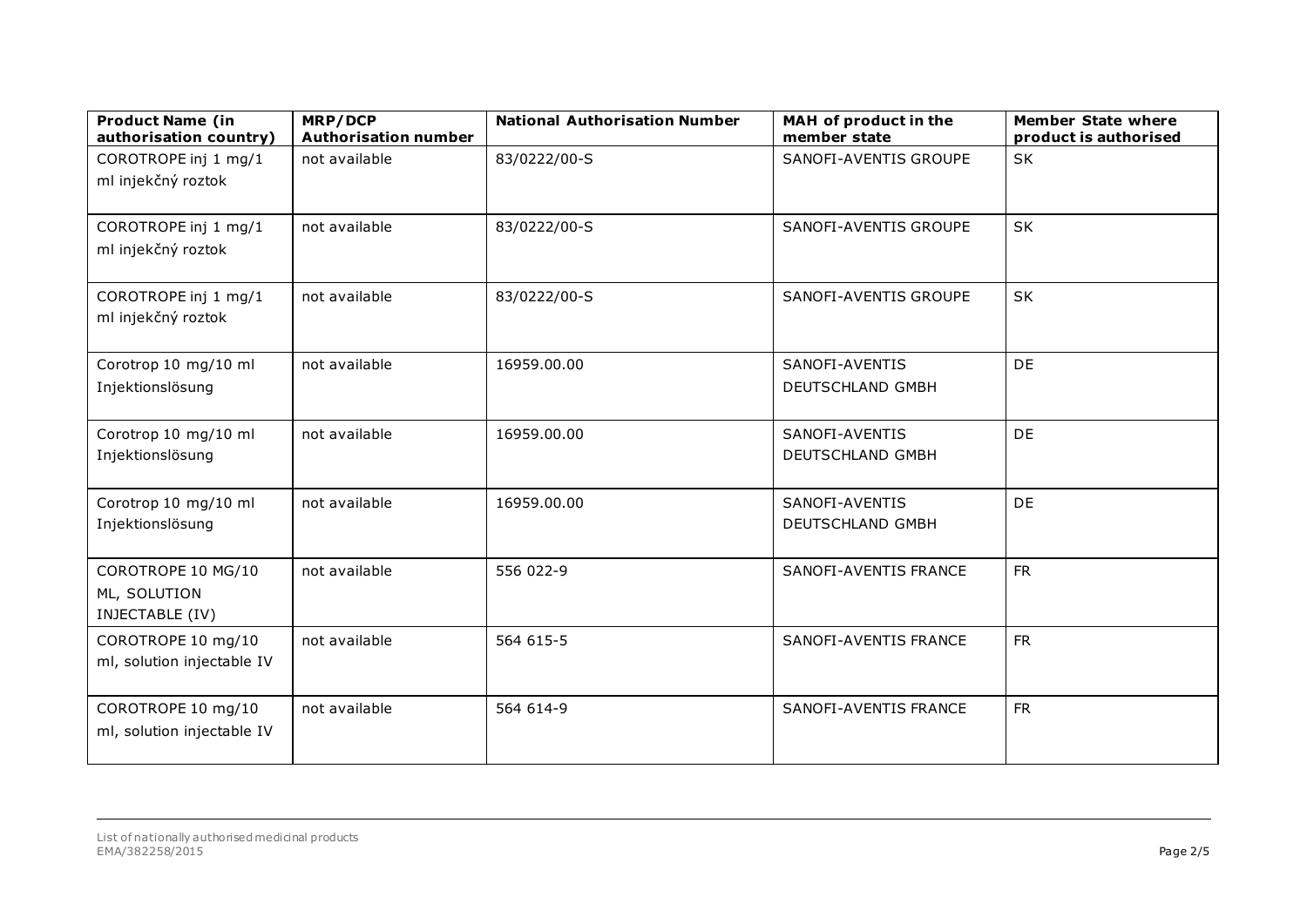| <b>Product Name (in</b><br>authorisation country) | MRP/DCP<br><b>Authorisation number</b> | <b>National Authorisation Number</b> | MAH of product in the<br>member state         | <b>Member State where</b><br>product is authorised |
|---------------------------------------------------|----------------------------------------|--------------------------------------|-----------------------------------------------|----------------------------------------------------|
| COROTROPE 10 mg/10<br>ml, solution injectable IV  | not available                          | 564 616-1                            | SANOFI-AVENTIS FRANCE                         | <b>FR</b>                                          |
| COROTROPE 10 mg/10<br>ml, solution injectable IV  | not available                          | 564 617-8                            | SANOFI-AVENTIS FRANCE                         | <b>FR</b>                                          |
| Corotrop 1 mg/ml<br>injektionsvätska, lösning     | not available                          | 11075                                | <b>SANOFI AB</b>                              | <b>SE</b>                                          |
| Corotrope 10 mg/10 ml<br>solução injectável       | not available                          | 2282184                              | SANOFI - PRODUTOS<br><b>FARMACEUTICOS LDA</b> | PT                                                 |
| Corotrope 10 mg/10 ml<br>solução injectável       | not available                          | 2282283                              | SANOFI - PRODUTOS<br><b>FARMACEUTICOS LDA</b> | PT                                                 |
| COROTROPE, 1 mg/ml,<br>roztwór do wstrzykiwań     | not available                          | R/4705                               | SANOFI-AVENTIS FRANCE                         | PL                                                 |
| PRIMACOR INJECTION                                | not available                          | PL 04425/0646                        | AVENTIS PHARMA LTD                            | XI                                                 |
| PRIMACOR INJECTION                                | not available                          | PL 04425/0646                        | AVENTIS PHARMA LTD                            | XI                                                 |
| Corotrope, oplossing voor<br>injectie 1 mg/ml     | not available                          | RVG 12820                            | GENZYME EUROPE B.V.                           | <b>NL</b>                                          |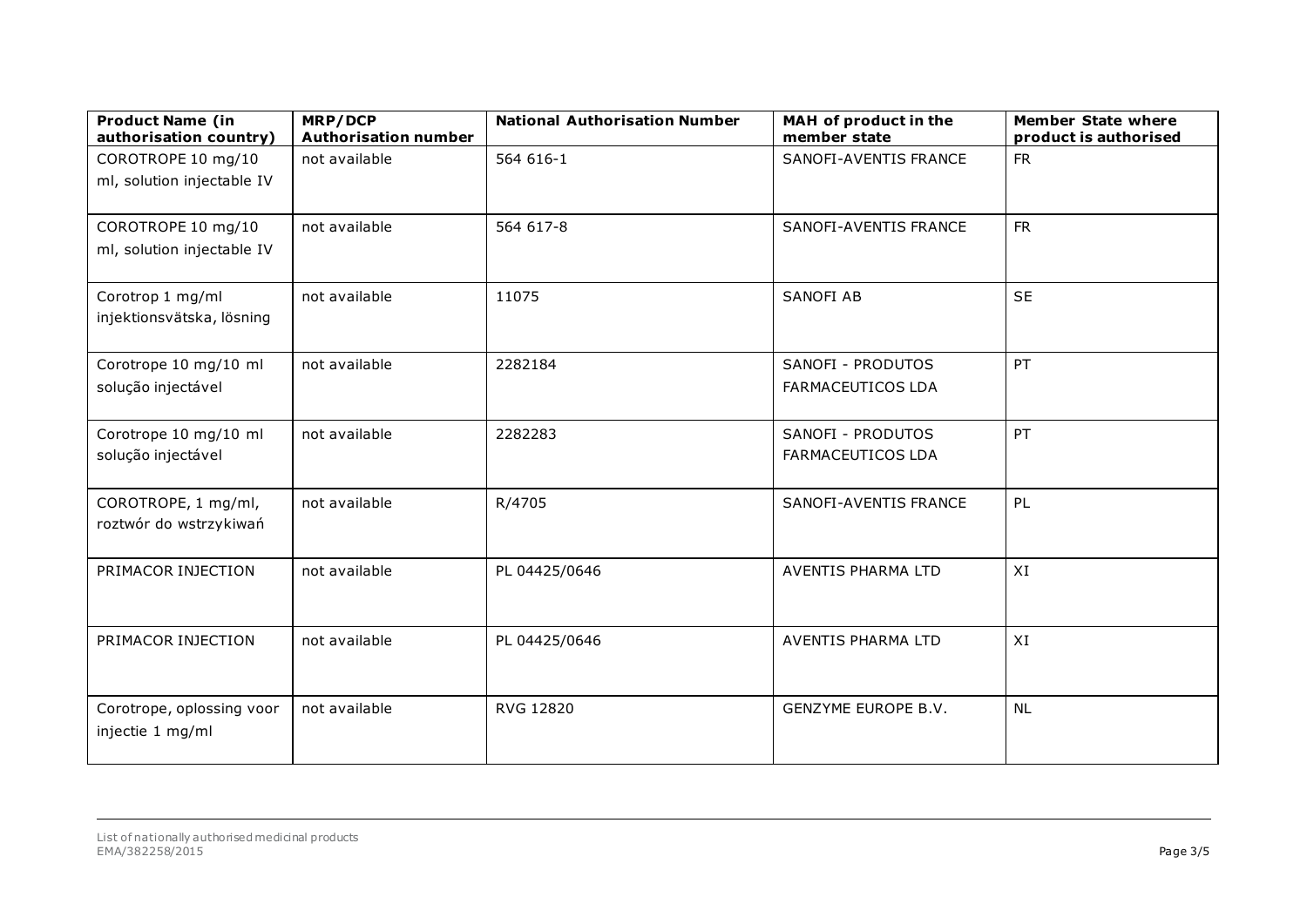| <b>Product Name (in</b><br>authorisation country)          | MRP/DCP<br><b>Authorisation number</b> | <b>National Authorisation Number</b> | MAH of product in the<br>member state    | <b>Member State where</b><br>product is authorised |
|------------------------------------------------------------|----------------------------------------|--------------------------------------|------------------------------------------|----------------------------------------------------|
| <b>COROTROP 10 MG-</b><br><b>AMPULLEN</b>                  | not available                          | 1-20100                              | SANOFI-AVENTIS GMBH<br><b>OSTERREICH</b> | AT                                                 |
| <b>COROTROP 10 MG-</b><br><b>AMPULLEN</b>                  | not available                          | 1-20100                              | SANOFI-AVENTIS GMBH<br><b>OSTERREICH</b> | AT                                                 |
| COROTROPE 10 MG/10 ML<br><b>SOLUTION POUR</b><br>PERFUSION | not available                          | 0149735                              | SANOFI BELGIUM                           | LU                                                 |
| Corotrope 1 mg/ml<br>oldatos injekció                      | not available                          | OGYI-T-7460/01                       | SANOFI-AVENTIS ZRT                       | <b>HU</b>                                          |
| COROTROP                                                   | not available                          | 83/483/00-C                          | SANOFI-AVENTIS SRO                       | CZ                                                 |
| COROTROPE 10 mg/10 ml<br>oplossing voor infusie            | not available                          | BE147341                             | SANOFI BELGIUM                           | <b>BE</b>                                          |
| COROTROPE 10 mg / 10<br>ml Infusionslösung                 | not available                          | BE147341                             | SANOFI BELGIUM                           | <b>BE</b>                                          |
| COROTROPE 10 mg / 10<br>ml solution pour perfusion         | not available                          | BE147341                             | SANOFI BELGIUM                           | <b>BE</b>                                          |
| <b>COROTROPE</b>                                           | not available                          | 8562/6-2-2007                        | SANOFI-AVENTIS AEBE                      | <b>GR</b>                                          |